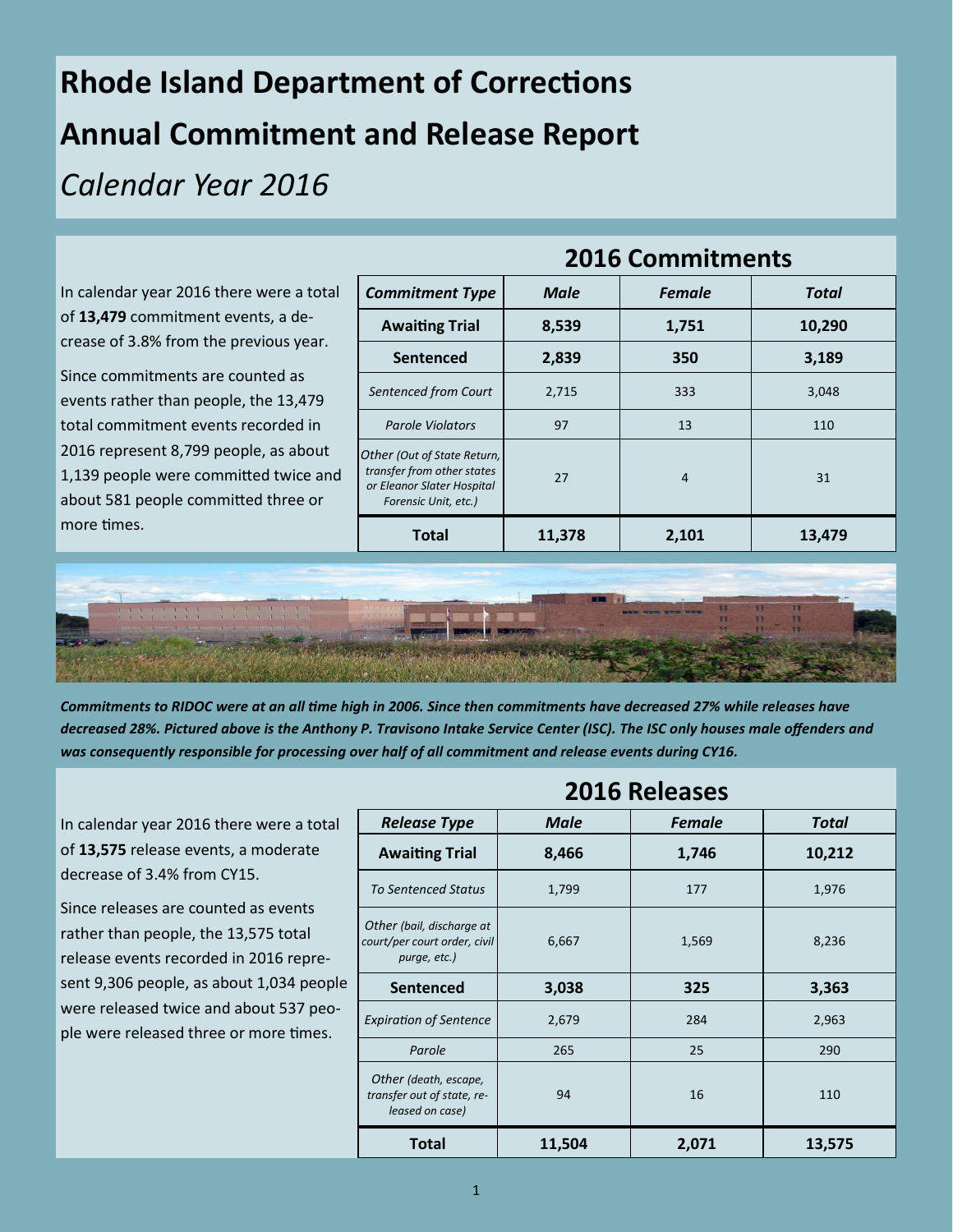

Prison populations are influenced by commitments and length of stay. In RI, commitments have a great effect on RIDOC's population. When commitments exceed/fall below releases, we often see an increase/decrease in the population. The graph above demonstrates how commitments impact the population. For more information regarding changes in length of stay, see the FY2016 Population Report.

- The average age of those committed and released was 33.
- Fifty-two percent (52%) of those committed and released were white, 24% black; 21% Hispanic.
- ◆ Only 15% of those committed and released were female.
- Thirty-eight percent (38%) of men and 51% of women were committed for non-violent offenses.
- Of the awaiting trial commitments, 34% were new commitments and 29% were committed for "failure to appear" (for court).
- Of the sentenced commitments, 69% were newly sentenced and 26% were committed due to a probation violation, yielding a 10% decrease from last year where 36% of sentenced commitments were probation violations.
- ◆ Of the sentenced commitments in calendar year 2016, 62% of males and 77% of females were sentenced to six months or less.

**For further information please contact Keith Ivone, Principal Research Technician at keith.ivone@doc.ri.gov, 401-462-6721.**